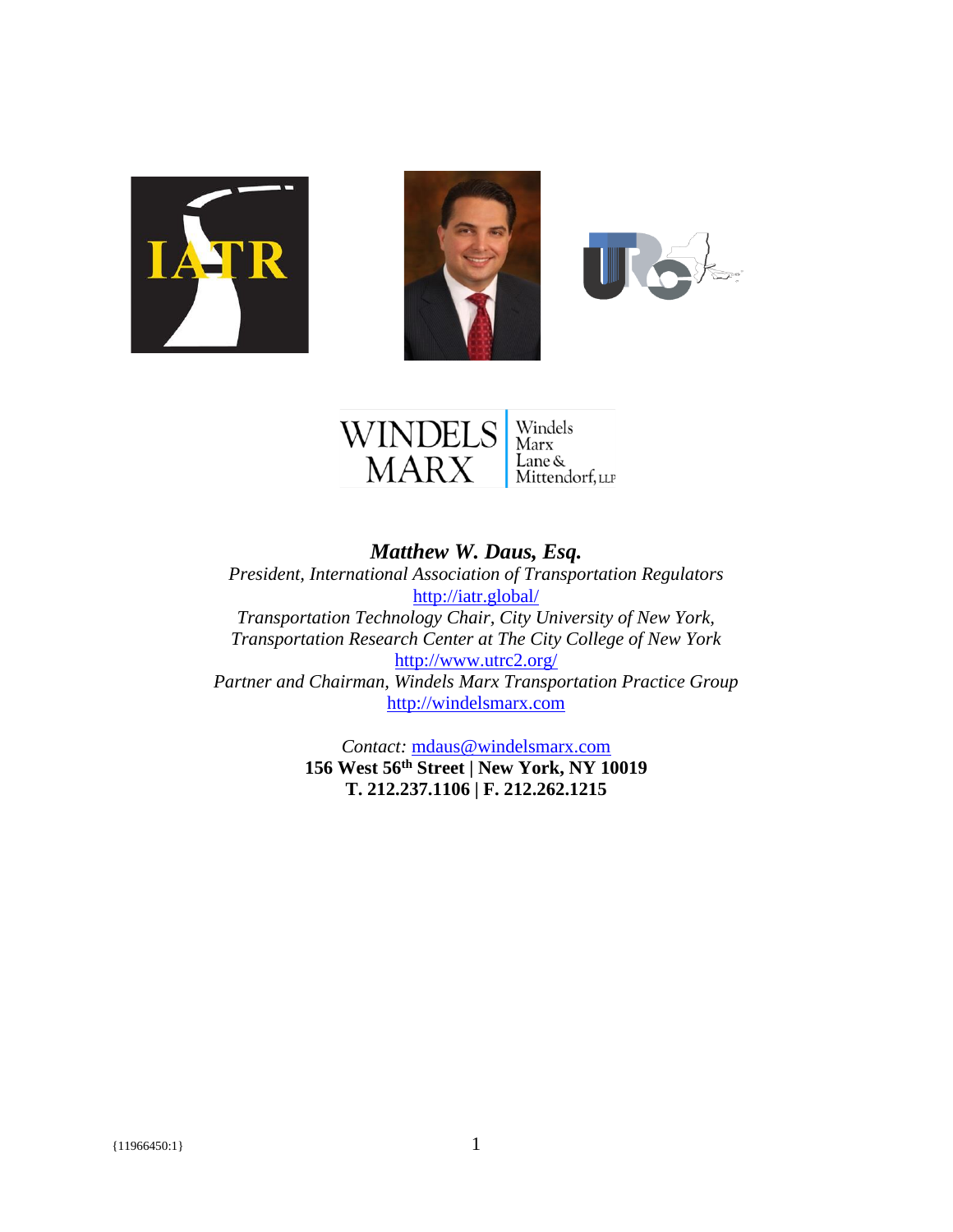# **Should My Transportation Company Mandate & Promote Driver Vaccines?**

In the U.S., COVID vaccines have been available to every individual age 16 and older since April, and vaccines have been available to those who are age 12 and older since May. In August 2021, the Pfizer vaccine was the first COVID-19 vaccine to receive full approval from the U.S. Food and Drug Administration,<sup>1</sup> which just recently formally authorized a booster dose of the Pfizer vaccine for individuals 65 years of age and older, and other vulnerable Americans. 2 Now, with both public confidence and vaccination rates on the rise, coupled with full FDA approval of a vaccine, vaccine mandates for employees are becoming more common. The new Delta variant's transmissibility is motivation for even more employers to institute vaccine mandates to protect their workforce, customers, and others.

Every transportation company, regardless of size, should determine whether it is in the company's best interest to mandate vaccines for their drivers. Some key questions to ask when making this decision are:

- Are drivers employees or independent contractors?
- What will be the impact on workforce morale and retention?
- How do you conduct business if drivers are vaccinated, including whether to advertise that fact to customers?
- What are the potential administrative, time, and financial costs of implementing a vaccine policy?
- How will you ensure compliance with federal and state laws?

This article offers a "Roadmap" for transportation businesses with employee or independent contractor drivers to help navigate this rough terrain. Below are some considerations for mandatory vaccination programs versus voluntary compliance.

## *VACCINE MANDATES & THE GOVERNMENT*

On July 29, 2021, President Joe Biden announced vaccination requirements for all federal executive branch workers and employees of contractors that do business with the federal government.<sup>3</sup> He also called on state and local governments and the private sector to ramp up efforts to encourage vaccination. Employers, schools, nursing homes, restaurants, hospitals, and cities in all 50 states have announced vaccination requirements.<sup>4</sup>

<sup>3</sup> [https://www.whitehouse.gov/briefing-room/statements-releases/2021/07/29/fact-sheet-president-biden-to](https://www.whitehouse.gov/briefing-room/statements-releases/2021/07/29/fact-sheet-president-biden-to-announce-new-actions-to-get-more-americans-vaccinated-and-slow-the-spread-of-the-delta-variant/)[announce-new-actions-to-get-more-americans-vaccinated-and-slow-the-spread-of-the-delta-variant/](https://www.whitehouse.gov/briefing-room/statements-releases/2021/07/29/fact-sheet-president-biden-to-announce-new-actions-to-get-more-americans-vaccinated-and-slow-the-spread-of-the-delta-variant/)

<sup>1</sup> <https://www.fda.gov/news-events/press-announcements/fda-approves-first-covid-19-vaccine>

<sup>2</sup> [https://www.fda.gov/news-events/press-announcements/fda-authorizes-booster-dose-pfizer-biontech-covid-19](https://www.fda.gov/news-events/press-announcements/fda-authorizes-booster-dose-pfizer-biontech-covid-19-vaccine-certain-populations) [vaccine-certain-populations](https://www.fda.gov/news-events/press-announcements/fda-authorizes-booster-dose-pfizer-biontech-covid-19-vaccine-certain-populations)

<sup>4</sup> <https://www.whitehouse.gov/covidplan/>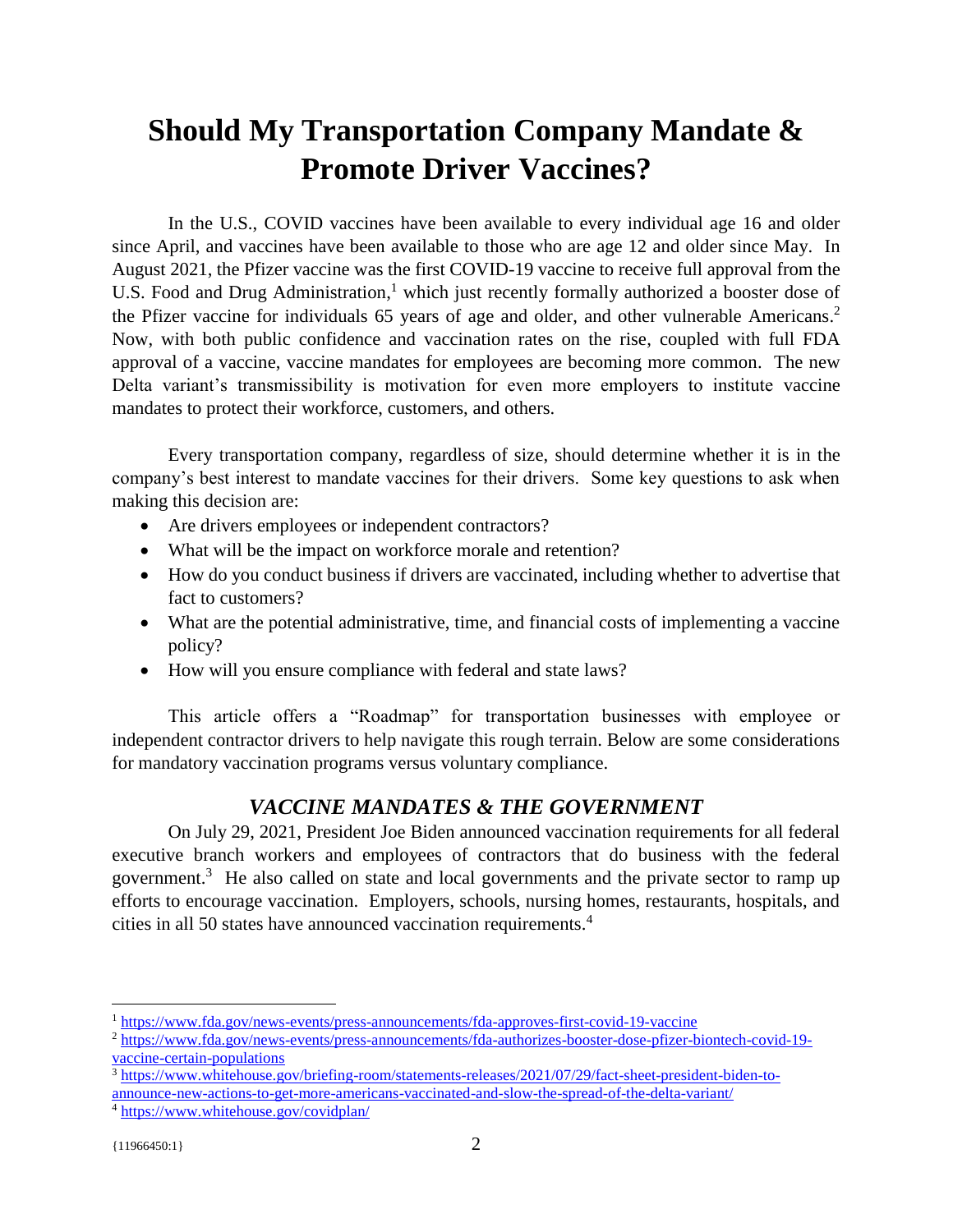At the state level, in July 2021, California was the first state to announce that is would require state employees to get the "jab" or submit to regular testing. New York State followed suit.<sup>5</sup> To continue vaccination efforts, on September 9, 2021, the President released his "COVID-19 Action Plan, Path Out of the Pandemic" imposing stringent new vaccine rules on federal workers, federal contractors, large employers, and health care staff.<sup>6</sup> Biden's COVID-19 Action Plan also calls on state officials to make vaccinations mandatory for teachers and school staff.<sup>7</sup> Currently, nine states, as well as the District of Columbia and Puerto Rico, have vaccination requirements for K-12 school staff, including California, Connecticut, Hawaii, Illinois, New Jersey, New Mexico, New York, Oregon, and Washington. In Chicago, "droves" of school bus drivers have quit over the mandates, which apply to them.<sup>8</sup> However, despite hundreds of drivers threatening to not show up for work over similar requirements in Connecticut, few service disruptions were reported.<sup>9</sup> New York also requires bus drivers submit to weekly COVID-19 testing unless they show proof of vaccination,  $10$  and masks must be worn on buses regardless of vaccination status. $11$ 

New York State is also requiring all health care workers at hospitals and nursing homes to receive at least the first dose of a vaccine against the coronavirus by September 27, 2021.<sup>12</sup> On that day, Governor Kathy Hochul refused to yield to the deadline for health worker vaccinations, and Northwell Health announced that it fired approximately two dozen "unvaccinated leaders" who refused to get the COVID-19 shots.<sup>13</sup> To get the mandates tossed, many of the state's major hospital and government employee unions have filed lawsuits citing the lack of religious exemptions to the requirement.<sup>14</sup>

In August, former New York Governor Andrew Cuomo announced that MTA and Port Authority employees working in New York facilities would be required to be vaccinated for COVID-19 by Labor Day.<sup>15</sup> In September, San Francisco Mayor London Breed announced that all San Francisco International Airport ("SFO") workers are now required to be fully vaccinated

<sup>5</sup> [https://www.gov.ca.gov/2021/07/26/california-implements-first-in-the-nation-measures-to-encourage-state](https://www.gov.ca.gov/2021/07/26/california-implements-first-in-the-nation-measures-to-encourage-state-employees-and-health-care-workers-to-get-vaccinated/)[employees-and-health-care-workers-to-get-vaccinated/;](https://www.gov.ca.gov/2021/07/26/california-implements-first-in-the-nation-measures-to-encourage-state-employees-and-health-care-workers-to-get-vaccinated/) [https://www.governor.ny.gov/news/governor-cuomo](https://www.governor.ny.gov/news/governor-cuomo-announces-covid-19-vaccination-mandate-healthcare-workers)[announces-covid-19-vaccination-mandate-healthcare-workers](https://www.governor.ny.gov/news/governor-cuomo-announces-covid-19-vaccination-mandate-healthcare-workers)

<sup>6</sup> [https://www.whitehouse.gov/briefing-room/presidential-actions/2021/09/09/executive-order-on-requiring](https://www.whitehouse.gov/briefing-room/presidential-actions/2021/09/09/executive-order-on-requiring-coronavirus-disease-2019-vaccination-for-federal-employees/)[coronavirus-disease-2019-vaccination-for-federal-employees/;](https://www.whitehouse.gov/briefing-room/presidential-actions/2021/09/09/executive-order-on-requiring-coronavirus-disease-2019-vaccination-for-federal-employees/) [https://www.whitehouse.gov/briefing](https://www.whitehouse.gov/briefing-room/presidential-actions/2021/09/09/executive-order-on-ensuring-adequate-covid-safety-protocols-for-federal-contractors/)[room/presidential-actions/2021/09/09/executive-order-on-ensuring-adequate-covid-safety-protocols-for-federal-](https://www.whitehouse.gov/briefing-room/presidential-actions/2021/09/09/executive-order-on-ensuring-adequate-covid-safety-protocols-for-federal-contractors/)

[contractors/](https://www.whitehouse.gov/briefing-room/presidential-actions/2021/09/09/executive-order-on-ensuring-adequate-covid-safety-protocols-for-federal-contractors/)

<sup>7</sup> <https://www.whitehouse.gov/covidplan/>

<sup>8</sup> [https://www.npr.org/2021/08/31/1033002694/chicago-school-bus-drivers-have-quit-in-droves-over-covid-vaccine](https://www.npr.org/2021/08/31/1033002694/chicago-school-bus-drivers-have-quit-in-droves-over-covid-vaccine-mandate)[mandate](https://www.npr.org/2021/08/31/1033002694/chicago-school-bus-drivers-have-quit-in-droves-over-covid-vaccine-mandate)

<sup>&</sup>lt;sup>9</sup> [https://www.wfsb.com/news/very-few-disruptions-to-school-bus-operations-as-vaccine-mandate-goes-into](https://www.wfsb.com/news/very-few-disruptions-to-school-bus-operations-as-vaccine-mandate-goes-into-effect/article_67e449ac-1f38-11ec-b9f8-e785cd95dee1.html)[effect/article\\_67e449ac-1f38-11ec-b9f8-e785cd95dee1.html](https://www.wfsb.com/news/very-few-disruptions-to-school-bus-operations-as-vaccine-mandate-goes-into-effect/article_67e449ac-1f38-11ec-b9f8-e785cd95dee1.html)

<sup>10</sup> <https://coronavirus.health.ny.gov/system/files/documents/2021/09/2.62-determination.pdf>

<sup>11</sup> <https://coronavirus.health.ny.gov/system/files/documents/2021/09/school-guidance.pdf>

<sup>12</sup> <https://nypost.com/2021/08/16/cuomo-mandates-all-ny-hospital-nursing-home-staff-get-vaccinated/>

<sup>13</sup> <https://nypost.com/2021/09/27/ny-hospitals-start-firing-staff-who-dont-have-covid-vaccine/>

<sup>14</sup> <https://sharylattkisson.com/2021/06/largest-u-s-health-care-union-fights-mandatory-covid-19-vaccine/>

<sup>15</sup> [https://www.governor.ny.gov/news/governor-cuomo-announces-covid-19-vaccination-mandate-healthcare](https://www.governor.ny.gov/news/governor-cuomo-announces-covid-19-vaccination-mandate-healthcare-workers)[workers](https://www.governor.ny.gov/news/governor-cuomo-announces-covid-19-vaccination-mandate-healthcare-workers)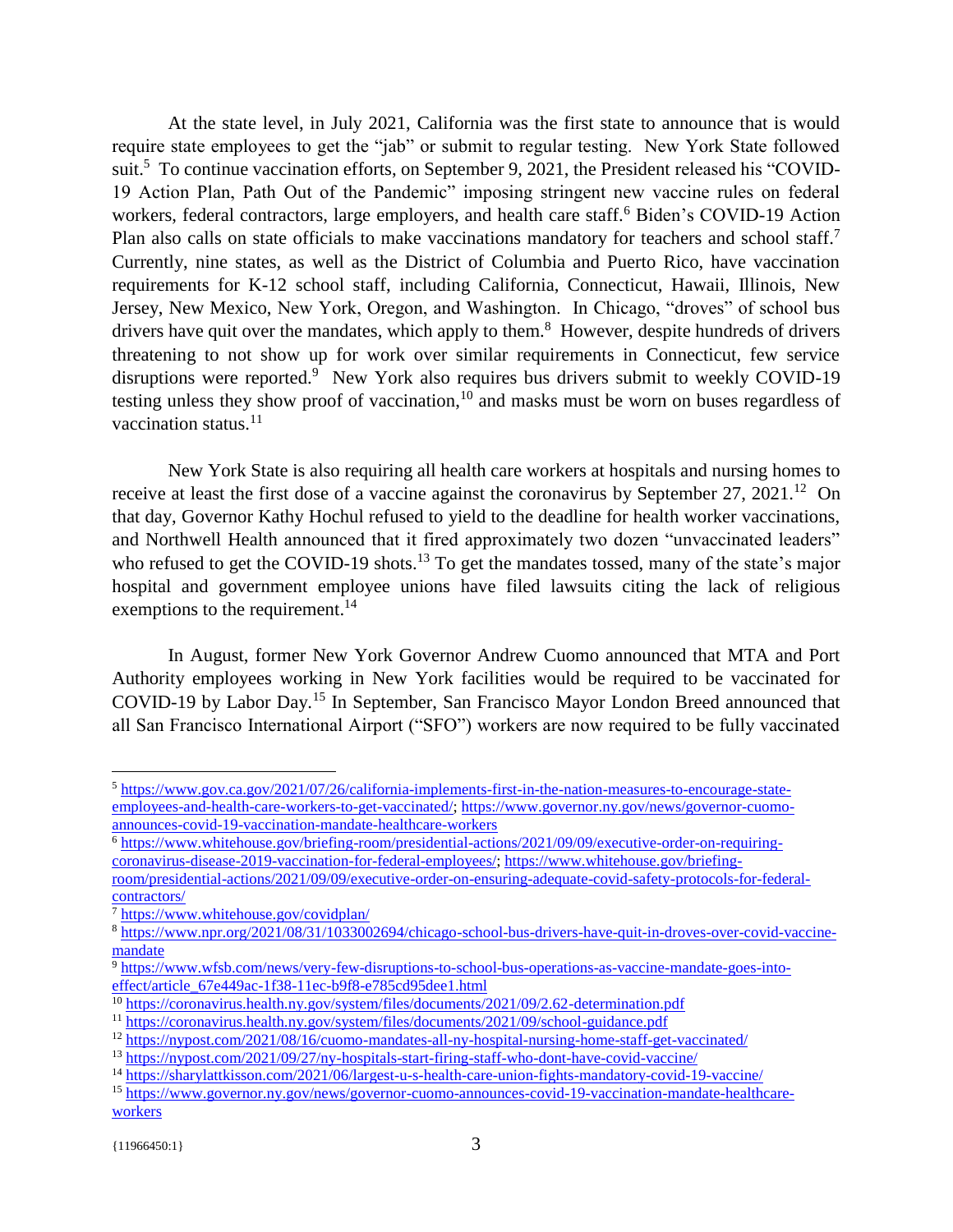against COVID-19, making it the first major U.S. airport to mandate COVID vaccinations for all workers. More broadly, starting in November, the U.S. will require COVID vaccinations for arriving international travelers.<sup>16</sup> Unvaccinated American citizens will need to be tested within a day before returning to the U.S., as well as after they arrive home.

As part of his COVID-19 Action Plan, Biden tasked the U.S. Department of Labor's Occupational Safety and Health Administration ("OSHA") with developing a rule that will require all employers with 100 or more employees to ensure their workforce is fully vaccinated, or require any worker who remains unvaccinated to produce a negative test result on at least a weekly basis before coming to work.<sup>17</sup> OSHA will issue an Emergency Temporary Standard ("ETS") to implement this requirement, with weekly testing as a possible alternative. According to the White House, this new requirement will impact more than 80 million workers in private sector businesses. Draft regulations are expected within the coming weeks and should clarify when the mandate will take effect. The OSHA rule will not apply to independent contractors—only employees. Depending on their size, passenger ground transportation businesses may fall under the new OSHA ETS. Keep in mind that the ETS will not mandate vaccines—it will give employees the choice to provide proof of vaccination status or submit to testing—but businesses in most locations may choose to mandate vaccines for all employees and forgo testing.

#### *EMPLOYERS MANDATING VACCINES – LEGAL ISSUES*

Requiring employees to get immunizations and vaccines is not new. Those who work in health care, schools, and other industries are regularly required to get various vaccines as a condition of employment. Whether a transportation business can require drivers to get the COVID-19 vaccine depends on whether the driver is an at-will employee or a contract worker.

For employers, the availability of COVID-19 vaccinations raises questions about the applicability of various equal employment opportunity ("EEO") laws, including the Americans with Disabilities Act ("ADA"), the Rehabilitation Act, Title VII of the Civil Rights Act ("Title VII"), and the Pregnancy Discrimination Act. According to guidance from the U.S. Equal Employment Opportunity Commission ("EEOC"), the federal EEO laws do not prevent an employer from requiring all employees physically entering the workplace to be vaccinated for COVID-19, subject to providing a reasonable accommodation due to a disability (under the ADA), or a sincerely held religious objection (under Title VII).<sup>18</sup> The EEOC's guidance on addressing employees who cannot or will not be vaccinated due to a medical condition or sincerely held religious belief is unlikely to change when OSHA issues its ETS addressing mandatory vaccination policies for certain employers. EEOC guidance and laws do not apply to independent contractors.

<sup>16</sup> https://www.nbcnewyork.com/news/national-international/us-to-require-covid-19-vaccinations-for-arrivinginternational-travelers/3281559/

<sup>17</sup> https://www.whitehouse.gov/covidplan/

<sup>18</sup> U.S. EEOC, *What You Should Know About COVID-19 and the ADA, the Rehabilitation Act, and Other EEO Laws, Technical Assistance Questions and Answers*, Dec. 16, 2020 (herein "EEOC Covid-19 Technical Assistance"), https://www.eeoc.gov/wysk/what-you-should-know-about-covid-19-and-ada-rehabilitation-act-andother-eeo-laws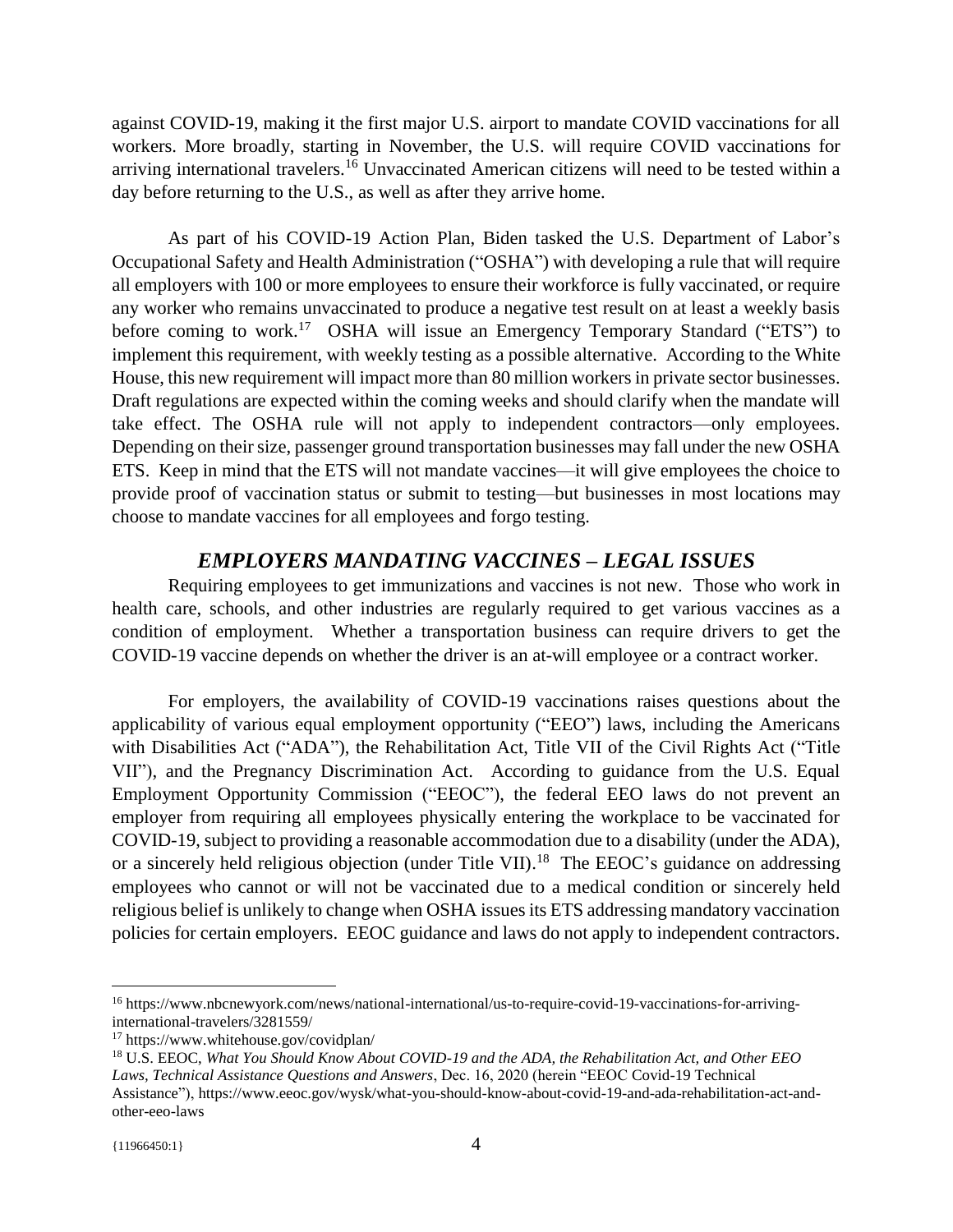For reasons related to the ADA's restrictions on making disability-related inquiries of employees, employers who mandate vaccines are encouraged to have a third party administer them rather than doing it themselves.<sup>19</sup> By having a third party that does not have a contract with the employer—such as a pharmacy or health care provider—administer the vaccine, the employer is insulated from the pre-vaccination medical screening questions that are likely to elicit information about a disability. To avoid further triggering the ADA's restrictions on disability-related inquiries, employers should tell employees to provide a copy of their vaccination card.<sup>20</sup> Employers should keep the proof of vaccination in confidential files (similar to employee medical files), separate from personnel files, and with restricted access.

If an employee does not have proof of vaccination, asking for the reason the employee did not get the vaccine could elicit information about a disability, and would be subject to the pertinent ADA standard that "disability-related" inquiries be "job-related and consistent with business necessity."<sup>21</sup> Under current EEO guidance, to meet this standard, an employer would need to have a reasonable belief, based on objective evidence, that an unvaccinated employee will pose a direct threat to the health or safety of herself or himself, or others. $^{22}$ 

Some employees may refuse to be vaccinated because of a medical condition, pregnancy, or sincerely held religious belief.<sup>23</sup> Under the current OSHA rules, employers who mandate vaccinations will be required to take additional measures under the ADA to engage in the interactive process with these employees – and be prepared to make reasonable accommodations for them. As a best practice, an employer introducing a COVID-19 vaccination policy and requiring documentation or other confirmation of vaccination, should notify all employees that the employer will consider requests for reasonable accommodation based on disability on an individualized basis.<sup>24</sup>

The EEOC advises that employers may rely on recommendations from the CDC when deciding whether an effective accommodation that would not pose an undue hardship is available.<sup>25</sup> Employers—especially those with 100 or more employees—should also consult applicable OSHA standards and guidance.<sup>26</sup> Up-to-date OSHA guidance for all rideshare, taxi, and car services is available here: [https://www.osha.gov/coronavirus/guidance/industry.](https://www.osha.gov/coronavirus/guidance/industry)

In some circumstances, an employer may be able to exclude a worker from the workplace lawfully, even if the worker is unable to receive the vaccination because of a disability or sincerely

<sup>&</sup>lt;sup>19</sup> Pre-vaccination medical screening questions are likely to elicit information about a disability. If the employer or a contractor on the employer's behalf asks these questions, then employer must show that these "disability-related" inquiries are "job-related and consistent with business necessity." [https://www.eeoc.gov/wysk/what-you-should](https://www.eeoc.gov/wysk/what-you-should-know-about-covid-19-and-ada-rehabilitation-act-and-other-eeo-laws)[know-about-covid-19-and-ada-rehabilitation-act-and-other-eeo-laws](https://www.eeoc.gov/wysk/what-you-should-know-about-covid-19-and-ada-rehabilitation-act-and-other-eeo-laws)

<sup>&</sup>lt;sup>20</sup> EEOC Covid-19 Technical Assistance, Question K.2.

<sup>&</sup>lt;sup>21</sup> EEOC Covid-19 Technical Assistance, Question K.5.

<sup>22</sup> EEOC Covid-19 Technical Assistance, Question K.12.

<sup>23</sup> <https://www.cdc.gov/coronavirus/2019-ncov/vaccines/recommendations/underlying-conditions.html>

<sup>&</sup>lt;sup>24</sup> EEOC Covid-19 Technical Assistance, Question K.5.

<sup>25</sup> EEOC Covid-19 Technical Assistance, Question K. 5.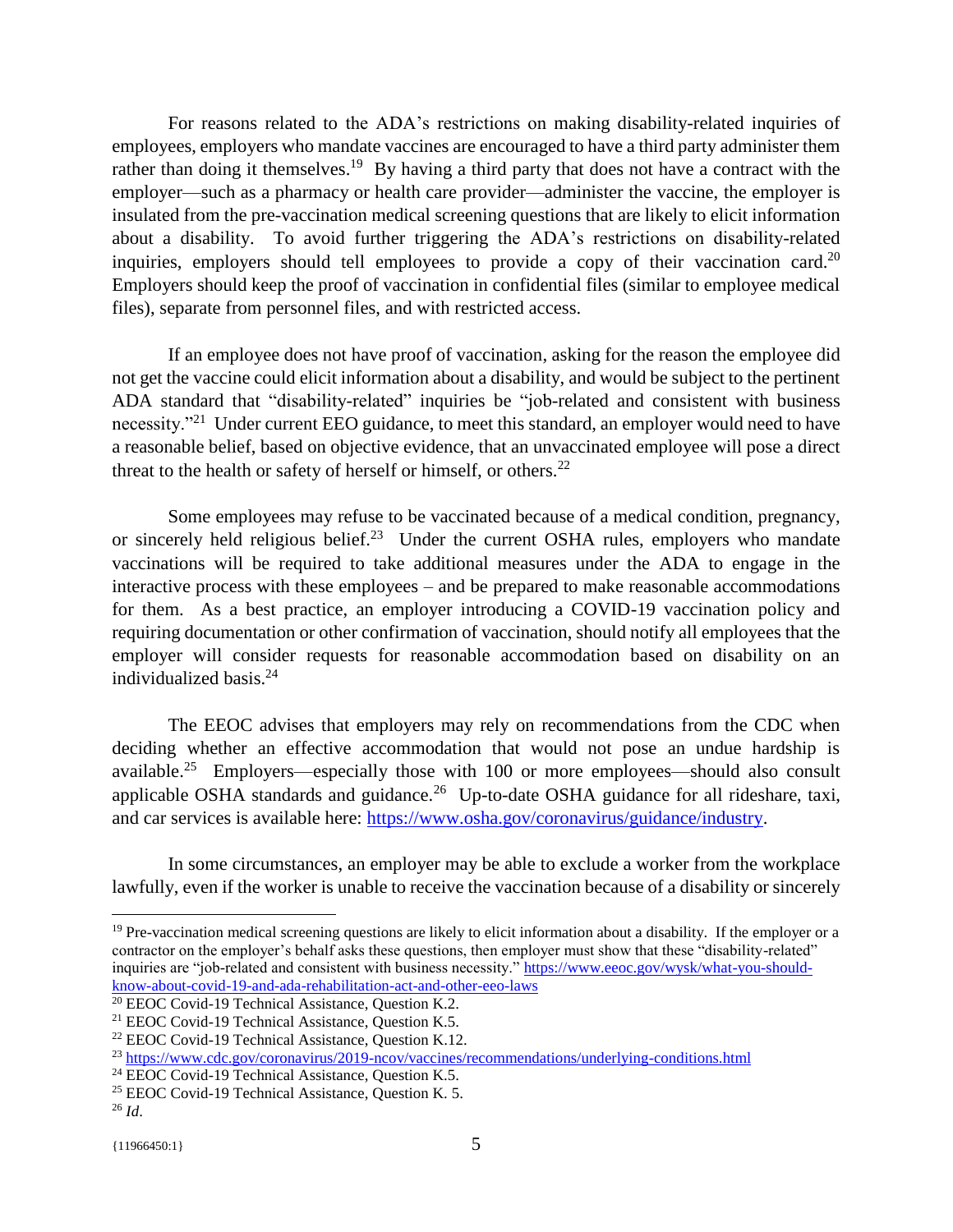held religious belief, and the inability to be vaccinated cannot be reasonably accommodated. This does not mean the employer may simply terminate the worker's employment. Employers would need to determine if any other rights apply under the EEO laws or other federal, state, and local authorities before taking such a step. The same would be true if an employee is unwilling to be vaccinated for reasons that are not protected by EEO laws.

### *PAID TIME OFF TO BE VACCINATED*

Federal, state, and local laws may require employers to provide paid leaves of absence for employees to receive COVID-19 vaccines, either under traditional sick leave laws or under COVID-19 specific legislation. OSHA is developing a rule that will require employers with more than 100 employees to provide paid time off for the time it takes for workers to be vaccinated or to recover if they are "under the weather" post-vaccination. $27$ 

In March 2021, New York State enacted legislation granting all public and private employees paid time off to receive the COVID-19 vaccine without having to use other types of leave.<sup>28</sup> Under the law, which went into effect March 15, 2021, and remains effective through 2022, employers must give employees up to four hours of paid time off per injection—which would include second doses and possibly any subsequent booster shots if necessary. This leave cannot be charged against any other leave that the employee may have available, including sick leave. According to the NYS Department of Labor ("DOL"), the law does not prevent an employer from requiring notice before taking paid leave, and employers may require proof of vaccination.<sup>29</sup> However, employers should consider any confidentiality requirements applicable to such records prior to requesting proof of vaccination.

#### *VACCINES AND INDEPENDENT CONTRACTORS*

Many essential worker-drivers are independent contractors. President Biden's COVID-19 Action Plan does not address independent contractors, and OSHA rules do not apply to these workers either.<sup>30</sup> With respect to requiring vaccines, the terms of the contracts that create and govern the relationship between the worker and the company will dictate whether a vaccine mandate is permissible. A transportation business may require independent contractor ("IC") drivers be vaccinated as a condition of the engagement if they include appropriate language in the driver contract. For current IC drivers, their existing contracts may need to be amended to allow such a mandate. Because these mandates are an aspect of control, this is an area of concern with respect to violating worker classification laws. We have reviewed and amended these agreements for numerous transportation businesses, and highly recommend a careful review of proposed or existing agreements with the assistance of legal counsel.

<sup>27</sup> https://www.whitehouse.gov/covidplan/

<sup>28</sup> Senate Bill S2588A, Assembly Bill A3354 (2021-2022 legis. Session)

<sup>29</sup> https://dol.ny.gov/system/files/documents/2021/05/cd6-paid-leave-for-covid19-vaccinations-5-18-21.pdf <sup>30</sup> https://www.whitehouse.gov/covidplan/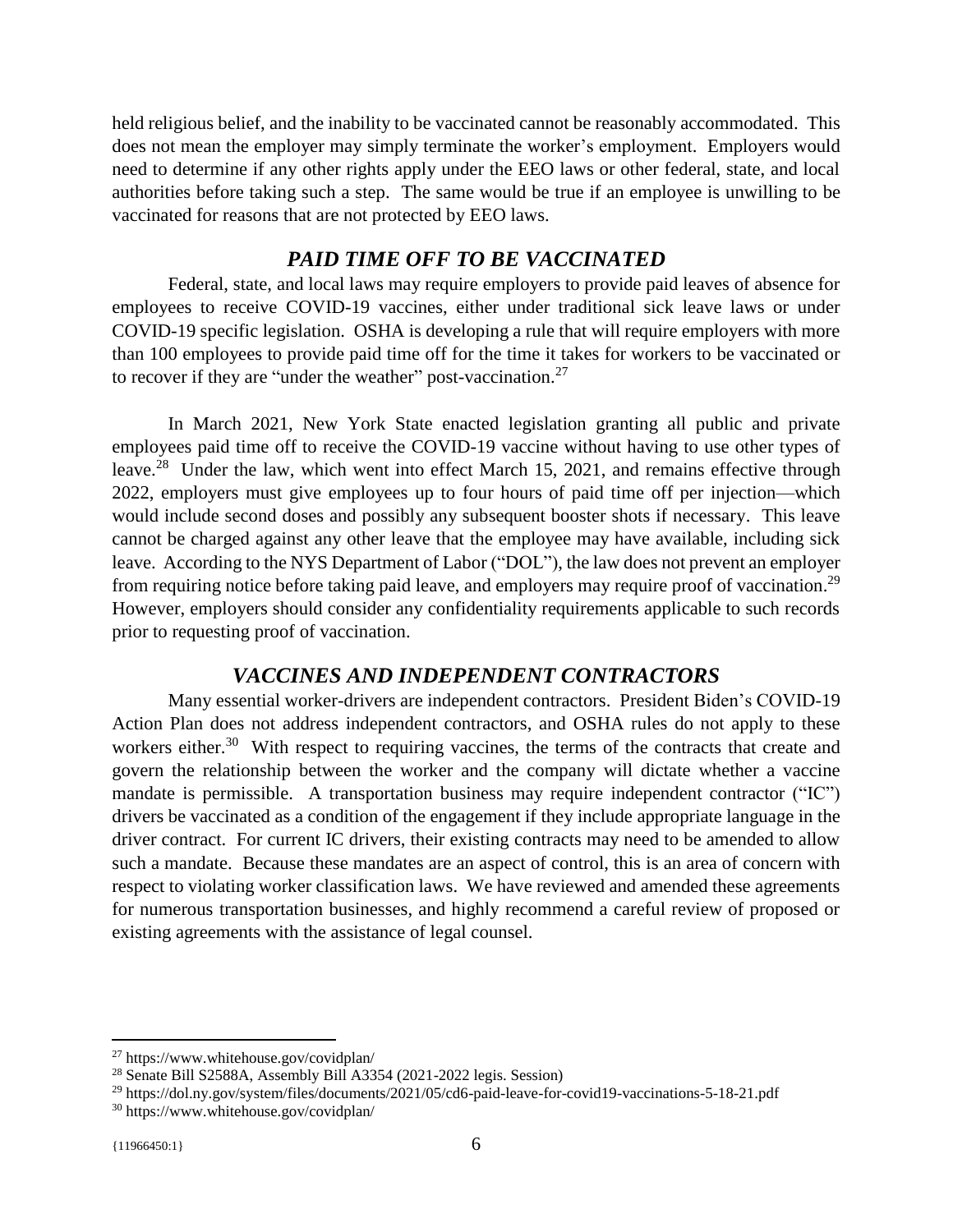# *FACTORS TO CONSIDER IN DECIDING WHETHER TO REQUIRE VACCINES*

Some companies have already rolled out mandatory vaccination policies for their employees including Walmart, Disney, Google, Facebook, and Uber (for employees only, not drivers).<sup>31</sup> Delta Air Lines became the first public company to impose a \$200 monthly surcharge beginning November 1, 2021 on unvaccinated employees that are enrolled in Delta's accountbased healthcare plan. Based on some published reports, employer vaccine mandates seem to elicit cooperation. For example, after Tyson Foods announced vaccine mandates, more than one-half of their respective unvaccinated employees were vaccinated.<sup>32</sup> United Airlines said that 97% of the company's employees are now fully vaccinated.<sup>33</sup> However, six United Airlines employees recently filed a lawsuit in a Texas federal court to block the vaccine mandate.<sup>34</sup> The complaint alleges that the company discriminated against employees who requested religious or medical accommodations.<sup>35</sup> The lawsuit alleges that only some applicants for medical exemptions were asked to provide additional information, and that some applying for religious accommodations had to submit a letter from their pastor. $36$ 

Just because the EEOC has stated that employers not subject to the new presidential order may require the vaccines, does not necessarily mean employers should do so. In addition to ADA compliance, there are some considerations for employers before deciding whether to require employees to be vaccinated. Instead, employers could encourage employees to get the vaccine voluntarily on their own – and would not need to attend to the logistics of administering a vaccine policy, the burden of managing accommodation requests, the impact on morale, and the potential for litigation. Also, transportation companies looking to shield their drivers and passengers from resurgent COVID-19 cases during a labor shortage may risk losing drivers to health policies instead. Some employees may legally challenge an employer's vaccination policy, or they may just quit.

These are only some of the concerns that transportation operators should take into consideration when deciding whether to mandate or encourage drivers and other employees to get vaccinated. Another option is to remain neutral and let employees decide for themselves. Remaining neutral would not appear to create any issues for transportation businesses.

## *NATURAL IMMUNITY & MEDICAL EXEMPTIONS*

In a recently published editorial, Professor Marty Makary of the Johns Hopkins University School of Medicine and Bloomberg School of Public Health, cited more than 15 studies that have demonstrated the power of immunity acquired by previously having the virus.<sup>37</sup> For example, a

<sup>35</sup> <https://thehill.com/policy/transportation/573893-united-airlines-employees-sue-to-block-vaccine-mandate> <sup>36</sup> *Id*.

<sup>&</sup>lt;sup>31</sup> <https://www.nytimes.com/2021/07/30/business/covid-vaccine-mandates-rto.html>

<sup>32</sup> <https://www.whitehouse.gov/covidplan/>

<sup>&</sup>lt;sup>33</sup> [https://thehill.com/policy/transportation/aviation/573435-united-airlines-says-97-percent-of-its-employees-in-the](https://thehill.com/policy/transportation/aviation/573435-united-airlines-says-97-percent-of-its-employees-in-the-us-are)[us-are](https://thehill.com/policy/transportation/aviation/573435-united-airlines-says-97-percent-of-its-employees-in-the-us-are)

<sup>34</sup> https://theh<u>ill.com/policy/transportation/573893-united-airlines-employees-sue-to-block-vaccine-mandate</u>

<sup>37</sup> <https://www.washingtonpost.com/outlook/2021/09/15/natural-immunity-vaccine-mandate/>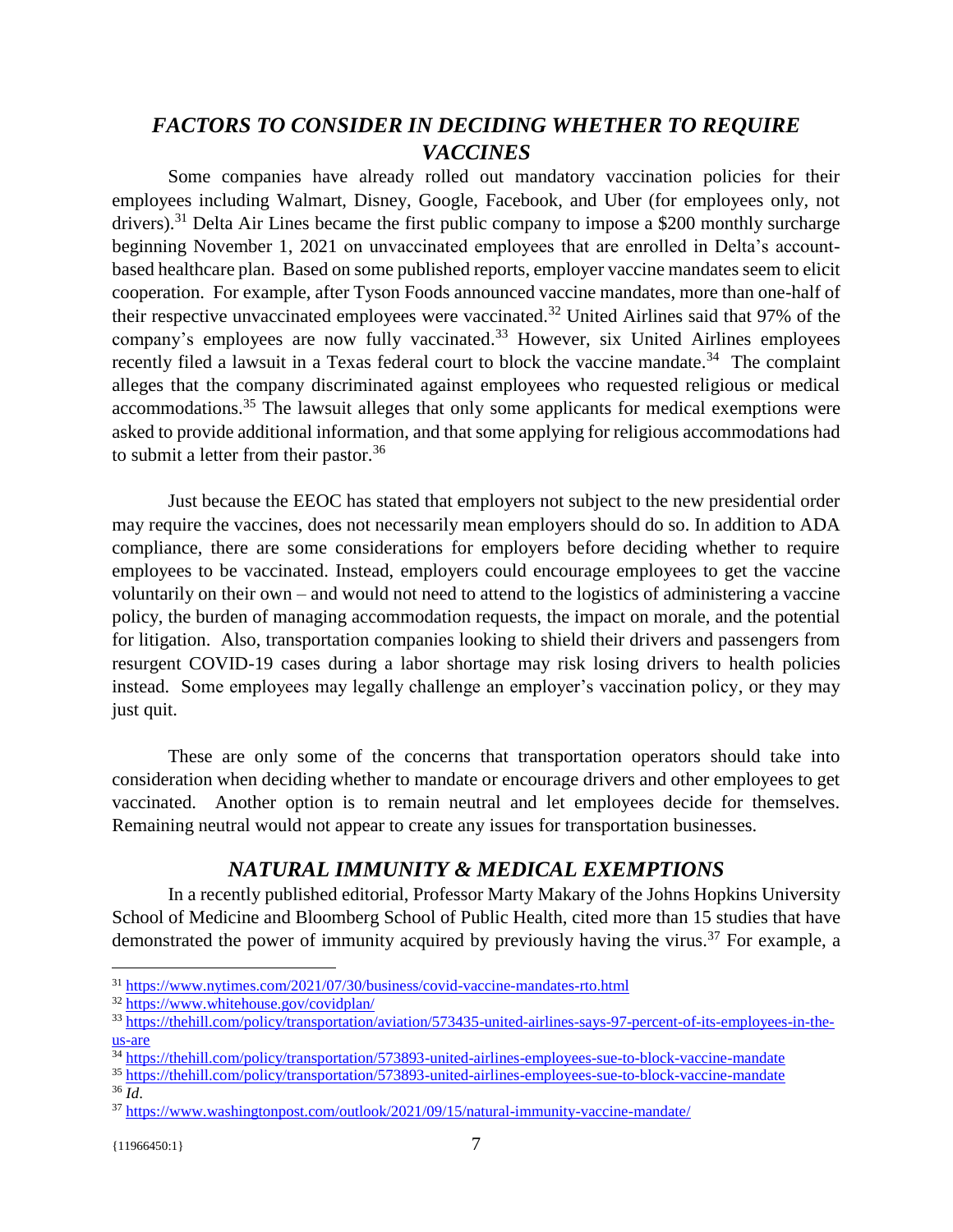700,000-person study from Israel in early September 2021 found that those who had experienced prior infections were 27 times less likely to get a second symptomatic COVID-19 infection than those who were vaccinated.<sup>38</sup> According to a study issued in May 2021 from researchers at Washington University School of Medicine in St. Louis, months after recovering from mild cases of COVID-19, people still have immune cells in their body pumping out antibodies against the virus that causes COVID-19.<sup>39</sup>

However, there is recent research demonstrating that there needs to be caution in expecting natural immunity to be a guarantee against a future infection. For example, a recent laboratory study from the UK assessed the risk for reinfection from the Delta variant in those who had recovered from COVID-19. In the study, scientists at Oxford looked at the ability of antibodies in blood samples to neutralize the virus. The researchers found the risk for reinfection with the Delta variant differs depending on the strain of the initial infection. They found that individuals showed very different immune responses from each other following COVID-19, with some people from both the symptomatic and asymptomatic groups showing no evidence of immune memory six months after infection – or even sooner.<sup>40</sup>

After people recover from infection with a virus, the immune system retains a memory of it. Immune cells and proteins that circulate in the body can recognize and kill the pathogen if it is encountered again, protecting against disease and reducing illness severity. The National Institutes of Health (NIH) found lasting immunity after recovery from COVID-19. According to NIH, the immune systems of more than 95% of people who recovered from COVID-19 had durable memories of the virus up to eight months after infection.<sup>41</sup>

Depending on where they are located and the type of business, some companies may be able to allow for exemptions from vaccination mandates for those with proven antibodies. Major health systems in Michigan and eastern Pennsylvania are granting an exemption to employees who demonstrate natural immunity with antibody testing.<sup>42</sup>

Natural immunity is also emerging as potential legal challenge to COVID-19 vaccination mandates.<sup>43</sup> At Michigan State University, an employee challenging the school's vaccine mandate cited natural immunity as part of an attempt to obtain a temporary restraining order against the school. The federal judge in the case denied the request, ruling the employee "has not demonstrated a strong likelihood of success on the merits of her claim."<sup>44</sup> Government entities have a right to take reasonable precautions against the spread of communicable diseases like COVID-19, but that power has limits that are based in the 1905 Supreme Court decision *Jacobson v. Massachusetts*,

<sup>38</sup> <https://www.medrxiv.org/content/10.1101/2021.08.24.21262415v1>

<sup>&</sup>lt;sup>39</sup> <https://medicine.wustl.edu/news/good-news-mild-covid-19-induces-lasting-antibody-protection/>

<sup>40</sup> [https://www.ox.ac.uk/news/2021-06-18-latest-data-immune-response-covid-19-reinforces-need-vaccination-says](https://www.ox.ac.uk/news/2021-06-18-latest-data-immune-response-covid-19-reinforces-need-vaccination-says-oxford-led)[oxford-led](https://www.ox.ac.uk/news/2021-06-18-latest-data-immune-response-covid-19-reinforces-need-vaccination-says-oxford-led)

<sup>41</sup> <https://www.nih.gov/news-events/nih-research-matters/lasting-immunity-found-after-recovery-covid-19>

<sup>42</sup> <https://www.washingtontimes.com/news/2021/sep/27/americans-natural-immunity-look-ways-around-covid-/>

<sup>43</sup> <https://finance.yahoo.com/news/natural-immunity-covid-19-legality-substitute-vaccination-123106323.html>

<sup>44</sup> <https://finance.yahoo.com/news/natural-immunity-covid-19-legality-substitute-vaccination-123106323.html>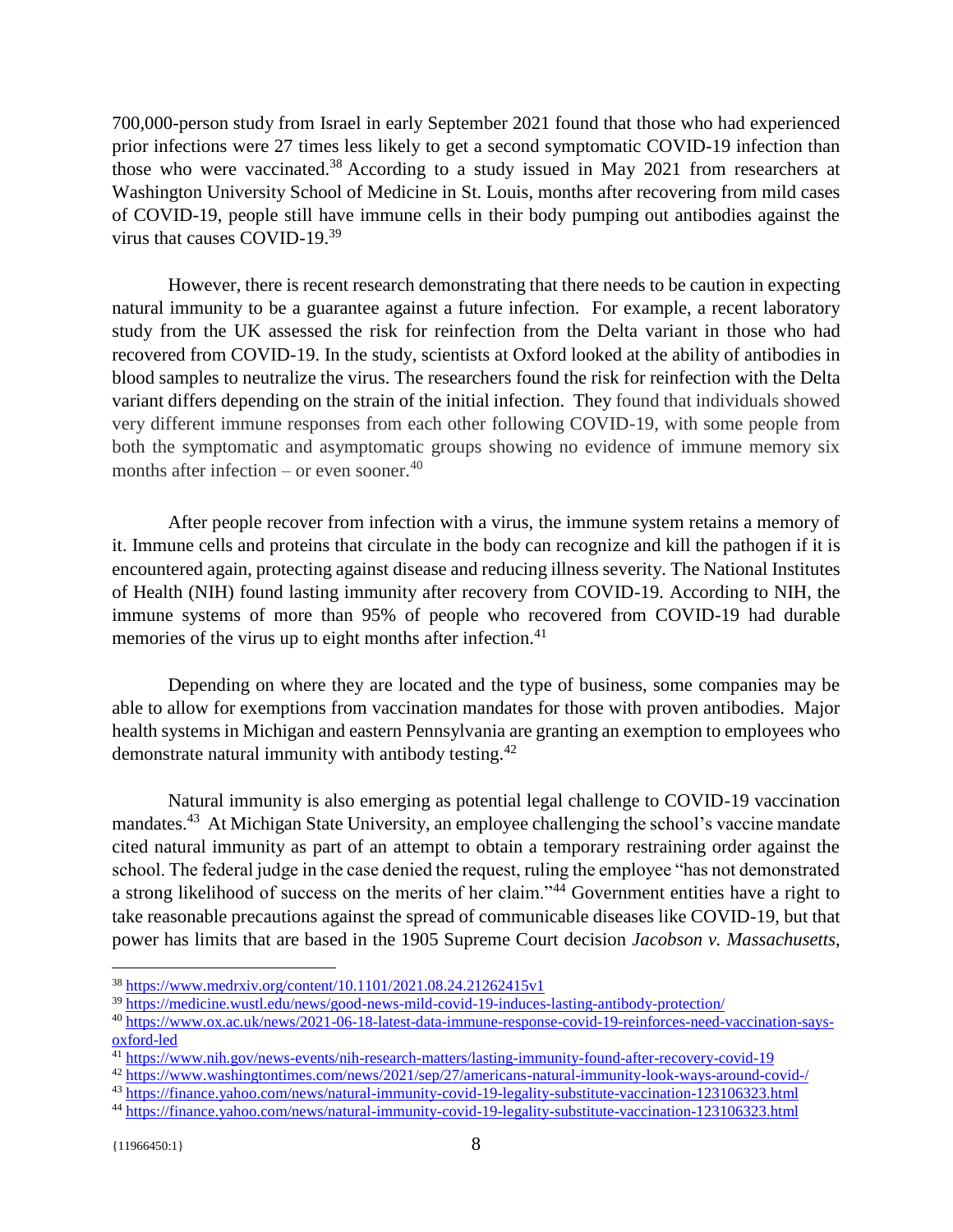197 U.S. 11, that upheld a state smallpox vaccine mandate. It is possible that legal and scientific evolution may challenge that precedent.

In addition to the challenges involving persons with natural immunity, medical exemptions may be granted to an individual whose physician documents a diagnosis of one of the conditions the CDC considers a contraindication for the COVID-19 vaccination.<sup>45</sup> Contraindications include a severe allergic reaction after a previous dose or to a component of the COVID-19 vaccine, an immediate allergic reaction of any severity to a previous dose, or a known (diagnosed) allergy to any component of the vaccine.<sup>46</sup>

## *WHAT TO DO IF CLIENTS ASK YOUR DRIVERS TO BE VACCINATED*

Transportation companies may need to field questions about vaccination status or requests for vaccinated drivers from clients. Understandably, those in the business of transporting passengers are eager for business to return after experiencing such drastic reductions in business resulting from the pandemic-related closures. To the extent that people have stopped using car services and buses because they are concerned about catching the virus from their driver, it is tempting to advertise the fact that your drivers are vaccinated. However, companies should resist that temptation and carefully consider the legal ramifications of making such representations to customers directly or in advertisements to the public.

The vaccination status of a workforce, even if aggregated, would inappropriately disclose individuals' private information. An employee's vaccination status is medical information that an employer must keep confidential by law. The EEOC has taken the position that any information concerning an employee's medical condition is protected under the ADA or  $FMLA$ <sup>47</sup> The EEOC guidance is clear that "[t]he ADA requires employers to keep any employee medical information obtained in the course of the vaccination program confidential."<sup>48</sup> This would include whether a worker has received a vaccine. Organizations and businesses can be fined up to \$75,000 for a first ADA violation, and up to \$150,000 for any subsequent violation.<sup>49</sup> In addition, the CDC does not know how long the vaccine provides immunization or whether it will prevent those who have been vaccinated from spreading the virus to others.<sup>50</sup> Advertising that your drivers are "immune" or "COVID-free" could be considered misleading, and give customers a false sense of security.

# *COVID-19 TRANSPORTATION SAFETY PRECAUTIONS IN ADDITION TO VACCINATIONS*

In addition to fielding questions about the driver vaccination status, transportation companies may also need to field questions concerning any additional steps to enhance vehicle cleanliness, especially as concerns over the Delta variant and its effects persist.

<sup>45</sup> <https://www.cdc.gov/vaccines/covid-19/info-by-product/clinical-considerations.html>

<sup>46</sup> *Id.*

<sup>47</sup> EEOC Covid-19 Technical Assistance, Question K.1; 42 U.S.C. § 12112(d)(3)(B) and 12112(d)(4).

<sup>48</sup> EEOC Covid-19 Technical Assistance, Question K.1.

<sup>49</sup> [https://www.ada.gov/civil\\_penalties\\_2014.htm](https://www.ada.gov/civil_penalties_2014.htm)

<sup>50</sup> <https://www.cdc.gov/coronavirus/2019-ncov/vaccines/faq.html>